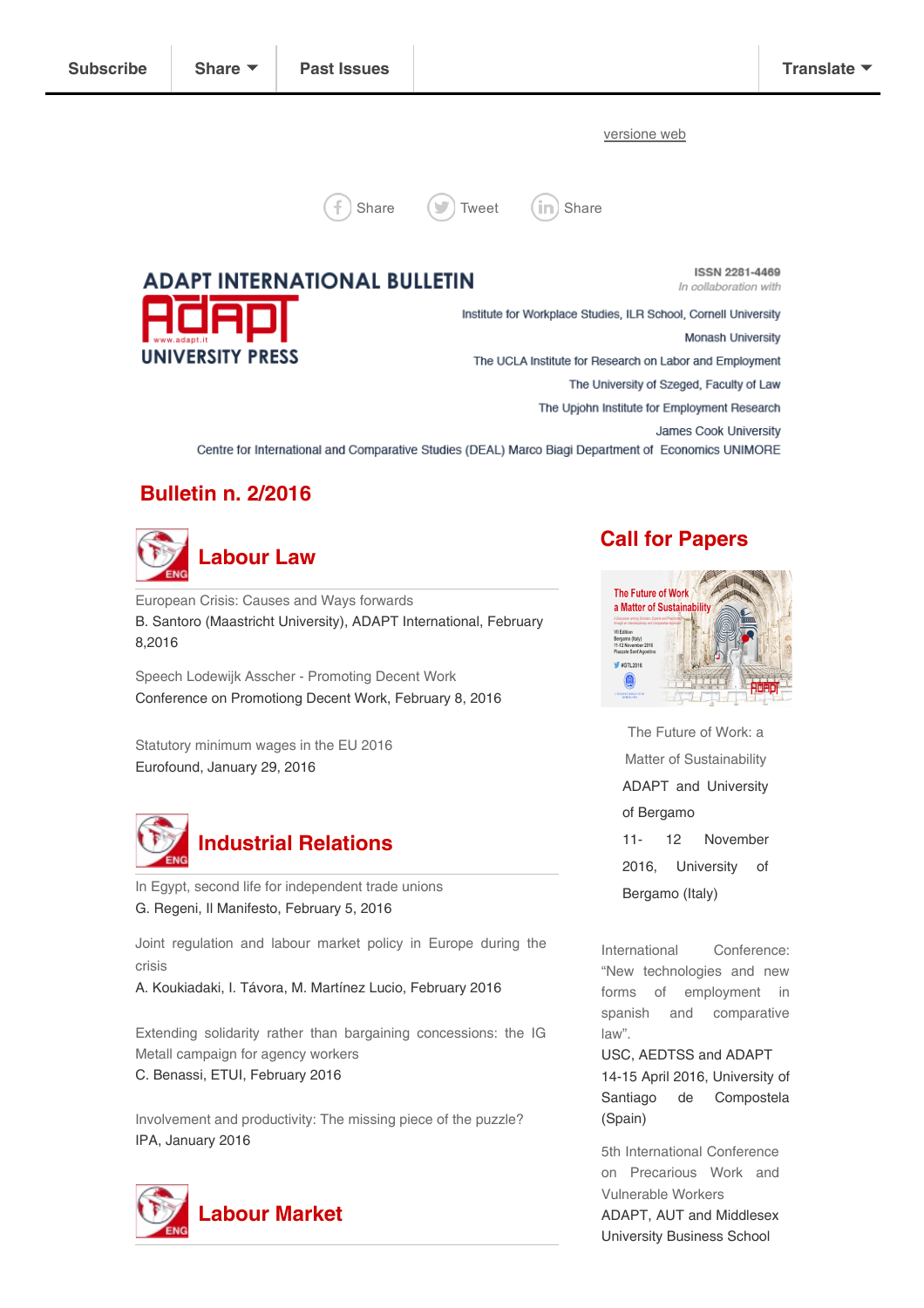Flexible working boosts profits and [productivity,](http://www.cipd.co.uk/pm/peoplemanagement/b/weblog/archive/2016/02/09/flexible-working-boosts-profits-and-productivity-say-majority-of-employers.aspx?utm_medium=email&utm_source=cipd&utm_campaign=pm_daily&utm_term=1131065&utm_content=pm_daily_090216-4871-5422---20160209160639-Flexible%20working%20boosts%20profits%20and%20productivity%2C%20say%20majority%20of%20employers) say majority of employers

P. Crush, CIPD, February 9, 2016

[Undeclared](http://www.europarl.europa.eu/RegData/etudes/BRIE/2016/573900/EPRS_BRI%282016%29573900_EN.pdf) work in the EU European Parliament, January 2016

SMIC. Le livre blanc de force [ouvrière](http://www.ires.fr/images/files/EtudesAO/CGTFO/EtudeCGT%20FO%20livre%20blanc%20SMIC%202016.pdf) FO, IRES, 2016

# School to Work Transition, Higher Education & Innovative PhD

The murder of my friend Giulio Regeni in Egypt was an attack on [academic](http://www.theguardian.com/commentisfree/2016/feb/06/murder-giulio-regeni-egypt-academic-freedom-students) freedom N. Pyper, The Guardian, February 6, 2016

[Qualifications](http://www.cedefop.europa.eu/files/9109_en.pdf) frameworks in Europe Cedefop, February 4, 2016

An overview of the EU Youth Strategy [2013-2015](http://www.europarl.europa.eu/RegData/etudes/BRIE/2016/573953/EPRS_BRI%282016%29573953_EN.pdf) European Parliament, January 2016



The machinery of [occupational](http://www.etui.org/Publications2/Guides/The-machinery-of-occupational-safety-and-health-policy-in-the-European-Union.-History-institutions-actors) safety and health policy in the European Union. History, institutions, actors ETUI, 2016

Time to [strengthen](http://www.cipd.co.uk/binaries/time-to-strengthen-the-policy-focus-on-working-carers_2016.pdf) the policy focus on working carers CIPD, February 2016

A healthy [organisational](https://www.businesshealthy.org/healthy-organisational-culture-key-employee-wellbeing/) culture – the key to employee wellbeing P. Barret, Business Healthy, 27 January 2016



Four reasons for European [businesses](https://theconversation.com/four-reasons-for-european-businesses-to-hire-migrants-53530) to hire migrants The Conversation, February 8, 2016

The Two-Tier [Employment](http://www.thenation.com/article/the-two-tier-employment-system-you-havent-heard-of/) System You Haven't Heard Of M. Chen, The Nation, February 3, 2016

The 2016 Deloitte [Millennial](http://www2.deloitte.com/content/dam/Deloitte/global/Documents/About-Deloitte/gx-millenial-survey-2016-exec-summary.pdf) Survey Deloitte, January 2016

Facilitating [Sustainable](http://adapt.it/englishbulletin/wp/events/facilitating-sustainable-work-theory-and-practice/) Work: Theory and Practice Manchester Industrial Relations Society and ADAPT 3-5 November 2016, EAEPE. The 28th Annual Conference, Manchester (UK)

13-14 June 2016, Middlesex

### **Publications**

E-Journal of International and [Comparative](http://www.adapt.it/EJCLS/index.php/ejcls_adapt/issue/current) Labour Studies. Volume 5, No. 1 January 2016



Work-Life Balance and the Economic Crisis: Some Insights from the Perspective of [Comparative](http://adapt.it/englishbulletin/wp/adapt-labor-studies-book-series/) Law, ADAPT Labour Studies Book Series



Lourdes Mella Méndez Lavinia Serrani



#### **Welfare**